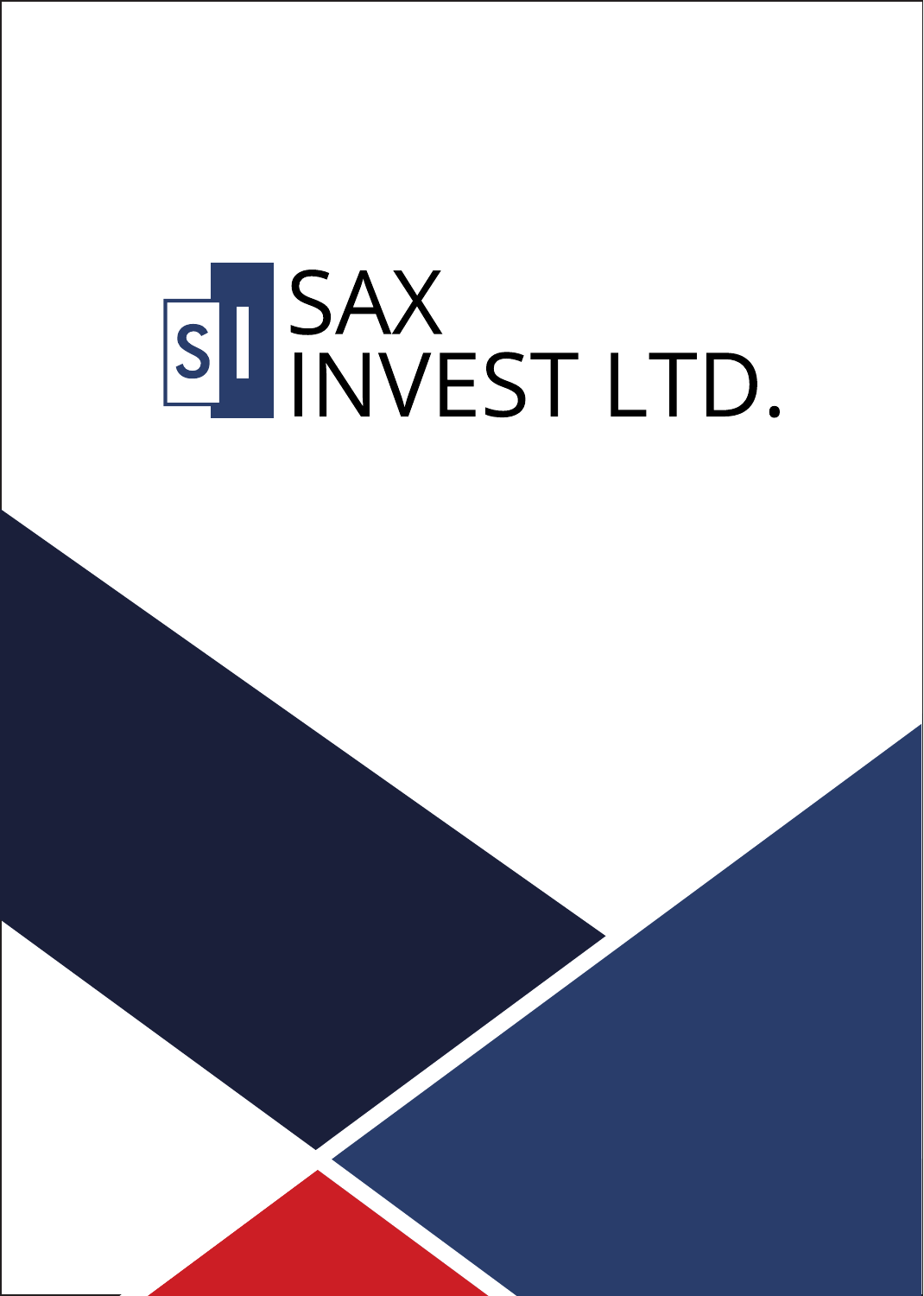# **TERMS AND CONDITIONS**

You confirm that You have read, understood and accepted all of the terms and conditions contained in these Terms without modifications. By accessing or continuing to scroll through the Website, You agree to comply with these Terms without exceptions. These Terms shall prevail over any previous agreements, arrangement, express or implied statements made by the Company. SAX INVEST LTD has the right to amend these Terms and Conditions at any time without any prior notification. You are responsible for regularly reviewing these conditions. Continued use of this site following such amendments will constitute your acceptance of such amendments. If you do not agree to these Terms, please discontinue to use this site.

You must be 18 years of age or older to use the Website. You represent and warrant that you are 18 years of age or older and are fully able and competent to enter into, and abide by, this Agreement. If you are not yet 18 years of age, or do not wish to abide by this Agreement, you must not use this Website.

Users may not make commercial and/or serial and/or automated use of this Website. This Website strictly forbids any use of data mining, data gathering, bandwidth theft, offline browsing plug-ins and software and/or download and/or batch download or access and any access via any software except for the main common and official web browsers.

# **Site ownership**

SAX INVEST LTD owns and maintains this site. No action to download or copy from this site will otherwise transfer ownership of any software or materials from this site to you. Everything that you transfer to this site becomes the property of SAX INVEST LTD, can be used by SAX INVEST LTD for any legal purpose and is further subject to disclosure at the discretion of SAX INVEST LTD, including any legal or regulatory body to which SAX INVEST LTD is subordinated. SAX INVEST LTD reserves all rights in relation to copyright and trademark rights to all materials on this site, and will ensure that such rights are fully respected by law.

# **Copyright**

The materials contained on the website, including but not limited to all design, text, video, sound recordings and images, belong, unless expressly stated otherwise, to SAX INVEST LTD. Unless expressly stated otherwise in this document, they cannot be copied, transferred, displayed, executed, distributed (for compensation or otherwise), licensed, modified, executed, stored for future use or otherwise used in whole or in part in any way without Prior written consent of SAX INVEST LTD.

#### **Use of the site**

SAX INVEST LTD sites are for your personal, non-commercial use only, unless you and SAX INVEST LTD agree otherwise in writing.

#### **Unlawful usage**

The User is prohibited from making any unlawful usage of this Website. The User acknowledges and is informed and aware of the fact that in addition to these Terms and any and all policies for usage of this Website, User may and is expected to be subjected to laws and regulations applicable in User or any relevant jurisdiction, including any promulgation related to gambling, securities, taxation and/or anti-money laundering.

The information on this site is not intended for distribution or use by any person in any country or jurisdiction where such distribution or use would be contrary to local law or regulation. None of the services or investments mentioned on the SAX INVEST LTD websites is available to persons who are residents in any country where the provision of such services or investments would be contrary to local law or regulation.

Visitors of this site are required to ascertain the conditions and comply with any local laws or regulations to which they apply. Nothing on the SAX INVEST LTD website should be construed as a solicitation to buy or an offer to sell any product or service to anyone in any jurisdiction where such an offer, offer, purchase or sale would be unlawful in accordance with the laws of such jurisdiction.

#### **Restrictions on investment governance and professional advice**

SAX INVEST LTD sites are not intended to provide legal, tax or investment advice. You are solely responsible for determining whether any investment, investment strategy or related transaction is suitable for you based on your personal investment goals, financial circumstances and acceptable risk. You should consult with your lawyer or tax specialist regarding your specific situation.

#### **Intellectual property**

SAX INVEST LTD website is protected by applicable intellectual property laws. Except as expressly provided in this document, you cannot modify, reproduce, distribute or commercially use any materials, including text, graphics, video, audio, program code, user interface design, without the prior written permission of SAX INVEST LTD or logos, from this or any SAX INVEST LTD.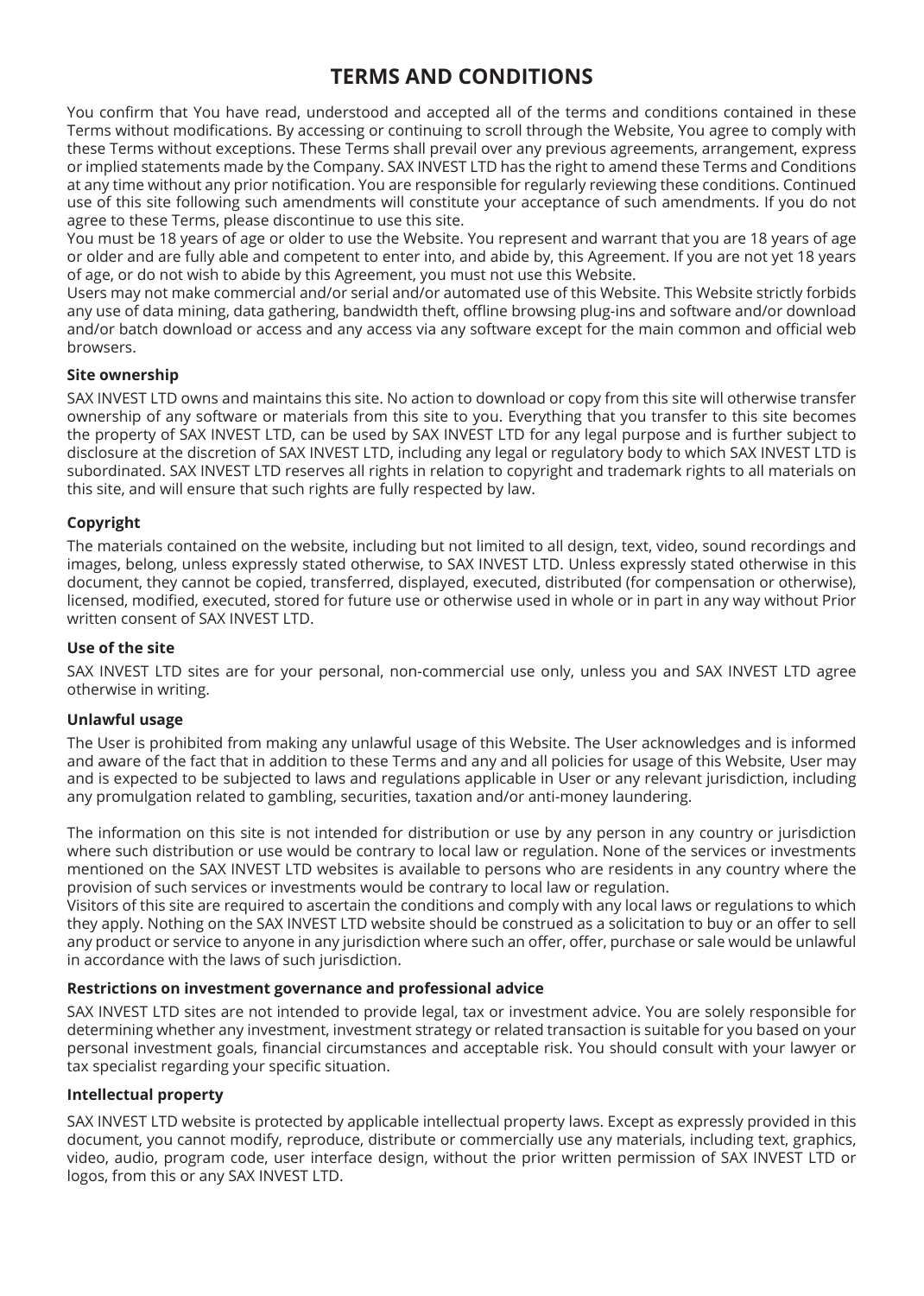# **Third party content and research**

SAX INVEST LTD sites may include general news and information, comments, interactive tools, quotes, research reports, and data regarding foreign exchange markets, other financial markets, and other items.

Some of this content may be provided by companies that are not affiliated with any company SAX INVEST LTD ("Third Party Content"). The source of all Third Party Content is clearly and visibly indicated on SAX INVEST LTD Sites.

Links to non-SAX INVEST LTD site are provided solely as pointers to information on topics that may be useful to users of SAX INVEST LTD site, and SAX INVEST LTD does not control the content of such sites not SAX INVEST LTD. If you choose a link to a website that is not controlled by SAX INVEST LTD, SAX INVEST LTD makes no warranties, express or implied, regarding the contents of such a site, including its accuracy, completeness, reliability or suitability for any particular purpose, and also SAX INVEST LTD does not guarantee that such a site or content is free from any claims of copyright, trademarks or other violations of the rights of third parties, or that such a site or content does not contain viruses or other pollution. SAX INVEST LTD does not guarantee the authenticity of documents on the Internet. Links to sites not owned by SAX INVEST LTD do not imply any endorsement or responsibility for the opinions, ideas, products, information or services offered on such sites, or any representation of the content on such sites.

# **Accuracy of information**

Although SAX INVEST LTD makes every effort to ensure the accuracy of the information on this website, the information and content on the website is subject to change without notice and is intended solely to assist traders in making independent investment decisions. SAX INVEST LTD has taken reasonable steps to ensure the accuracy of the information on the website. However, SAX INVEST LTD does not guarantee its accuracy and is not responsible for any loss or damage that may arise directly or indirectly from the content or your inability to access the website, for any delay or failure to transmit or receive any instructions or notices sent through this website. All content on SAX INVEST LTD sites is presented only at the date of publication or designation and may be replaced by subsequent market events or for other reasons. In addition, you are responsible for configuring the cache settings in your browser to ensure that you receive the latest data.

#### **Compensation**

As a condition for your use of the SAX INVEST LTD Sites, you agree to exempt SAX INVEST LTD and third-party content providers from any and all claims, losses, liability, costs and expenses (including, but not limited to the fees of lawyers), without prejudice to them. as a result of your use of the SAX INVEST LTD sites or your violation of these Terms.

#### **Confidentiality**

Any personal information that you provide to us will be considered confidential and transmitted only within the Company, its affiliates and business partners and will not be disclosed to third parties, except in cases of any regulatory or legal proceedings. Website tracking systems can also collect data detailing the pages that you accessed, how you found this site, frequency of visits, and so on. The information we receive is used to improve the content of our website and can be used by us to contact you by any suitable means and to provide you with any information that, in our opinion, may be useful to you.

For more information, including how Your personal data is collected and processed by SAX INVEST LTD, please read our Cookies Policy.

#### **Disclaimer of warranty and limitation of liability**

By using these Site and accessing or using the product(s) and content available through purchase and/or subscription on these Site, you accept the foregoing disclaimers and limitations on liability and you assume all risks associated with such use (including but without limitation to, risk of investment losses, risk to your computer, software or data being damaged by any infections or viruses, worms, Trojan horses or other code that manifest contaminating or destructive properties transmitted or activated via the purchase and/or subscription or material that may be included within or accessed from the purchase and/or subscription).

Information on the site is provided «As is». SAX INVEST LTD does not guarantee the accuracy of the materials provided in this document, directly or indirectly, for any specific purpose and expressly disclaims any warranties of merchant ability or fitness for a particular purpose. SAX INVEST LTD will not be liable for any loss or damage that may arise as a result of interception by third parties of any information provided to you through this website. Although the information provided to you on this site is obtained or compiled from sources that we consider reliable, SAX INVEST LTD cannot and does not guarantee the accuracy, reliability, timeliness or completeness of any information or data provided to you for any specific purpose. Neither SAX INVEST LTD, nor any of its affiliates, directors, officers or employees, as well as third-party suppliers are not liable and do not bear any responsibility for any loss or damage that you incur in the event of any malfunction or interruption of work of this site, or as a result of the action or inaction of any other party involved in creating access to this site or the data contained therein, or for any other reason related to your access to the site, inability to access or use the site, or these materials, whether the circumstances that caused such a reason could be controlled SAX INVEST LTD or any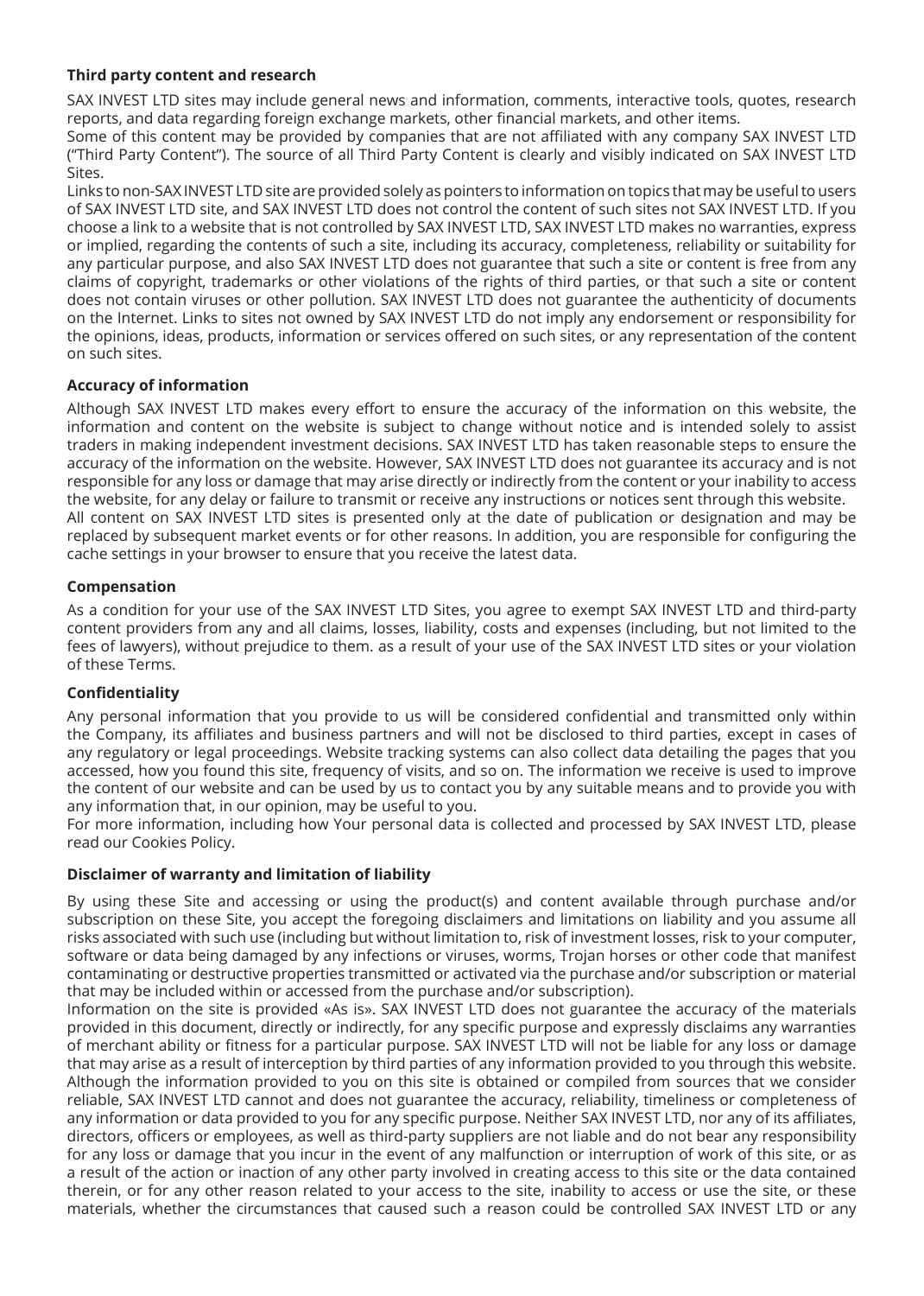vendor providing software support and services.

In no event shall SAX INVEST LTD or its affiliates, or the directors, officers, employees, agents or representatives, or its affiliates be liable to you or any third party for damages of any kind arising out of the use of, access to, reliance on, inability to use or improper use of the site, any information posted on the site by its users, or any other information, content, materials or services available on the site (including, but not limited to, any direct, indirect, special, punitive, incidental or consequential damages or damages for loss of profits, goodwill or revenue, business interruption, or loss of data), even if advised of the possibility of such damages, and regardless of the form of action, whether in contract, tort, or otherwise.

You understand that no content published on the Site constitutes a recommendation that any particular security, portfolio of securities, transaction or investment strategy is suitable for any specific person. You further understand that none of the information providers or their affiliates are advising you personally concerning the nature, potential, value or suitability of any particular security, portfolio of securities, transaction, investment strategy or other matter.

The information contained on this site is for informational purposes only. Therefore, it should not be construed as an offer or petition to any person in any jurisdiction in which such a proposal or petition is not permitted, or to any person who would be unlawful to make such an offer or petition, or be considered as a recommendation to buy, sell or otherwise deal with any specific investment. You are strongly advised to obtain independent investment, financial, legal and tax advice before embarking on any investment. Nothing on this site should be construed or construed as investment advice by SAX INVEST LTD or any of its affiliates, directors, officers or employees.

You understand that an investment in any security is subject to a number of risks, and that discussions of any security published on the Site will not contain a list or description of relevant risk factors. In addition, please note that some of the stocks about which content is published on the Site have a low market capitalization and/or insufficient public float. Such stocks are subject to more risk than stocks of larger companies, including greater volatility, lower liquidity and less publicly available information. Postings or content on the Site which may or may not be deemed by you to be recommendations may have an effect on their stock prices.

The Website may be, at any time and at Company's sole discretion, offline for maintenance or for any other reason. Furthermore, Trading may be denied temporarily, continually or indefinitely, at no liability to Company. The Company doesn't guarantee that You will be able to access the Website at any time and location. Without limiting the foregoing, the Company will not be held responsible for an impossibility of executing Trading orders, due to letdowns in the operation of informational systems due to technical faults, which are beyond Company's control.

# **Governing law and jurisdiction**

These terms and conditions are governed by the law in force in Saint Lucia, and the parties irrevocably submit to the non-exclusive jurisdiction of the Saint Lucia courts for determination of any dispute concerning the terms and conditions.

# **Termination**

SAX INVEST LTD reserves the right to terminate your use of the SAX INVEST LTD sites at any time, for any reason, for or without reason and without prior notice.

You or we may suspend or terminate your account or your use of this Website at any time, for any reason or for no reason. Except for the withdrawal of accumulated funds, you will not be entitled to any remedy for discontinuing the services, all subject to our policy and applicable laws and regulations. We reserve the right to change, suspend, or discontinue all or any aspect of this Website at any time without notice.

Termination by any party will not affect any obligation which has already been incurred by either party in respect of any open position or any legal rights or obligations which may already have arisen under these terms and conditions or any transactions and deposit/withdrawal operations made there under.

Upon termination of these terms and conditions, all amounts payable by You to the Company will become immediately due and payable including (and not limited to):

• all outstanding costs, fees, handling fees and any other amounts payable to the Company;

• the necessary funds to close open positions in Your account;

• any dealing expenses incurred by terminating these terms and conditions and charges incurred for transferring the Yours investments to another investment firm;

• any losses and expenses realized in closing out any transactions or settling or concluding outstanding obligations incurred by the Company on Your behalf;

• any charges and additional expenses incurred or to be incurred by the Company as a result of the termination of these terms and conditions;

• any damages which arose during the arrangement or settlement of pending obligations;

- transfer/bank fees/charges for Your funds;
- any other pending obligations of You under these terms and conditions.

Upon Termination, the Company reserves the right to the following actions, without any prior notification to You: • keep necessary funds at your Account to settle all outstanding obligations;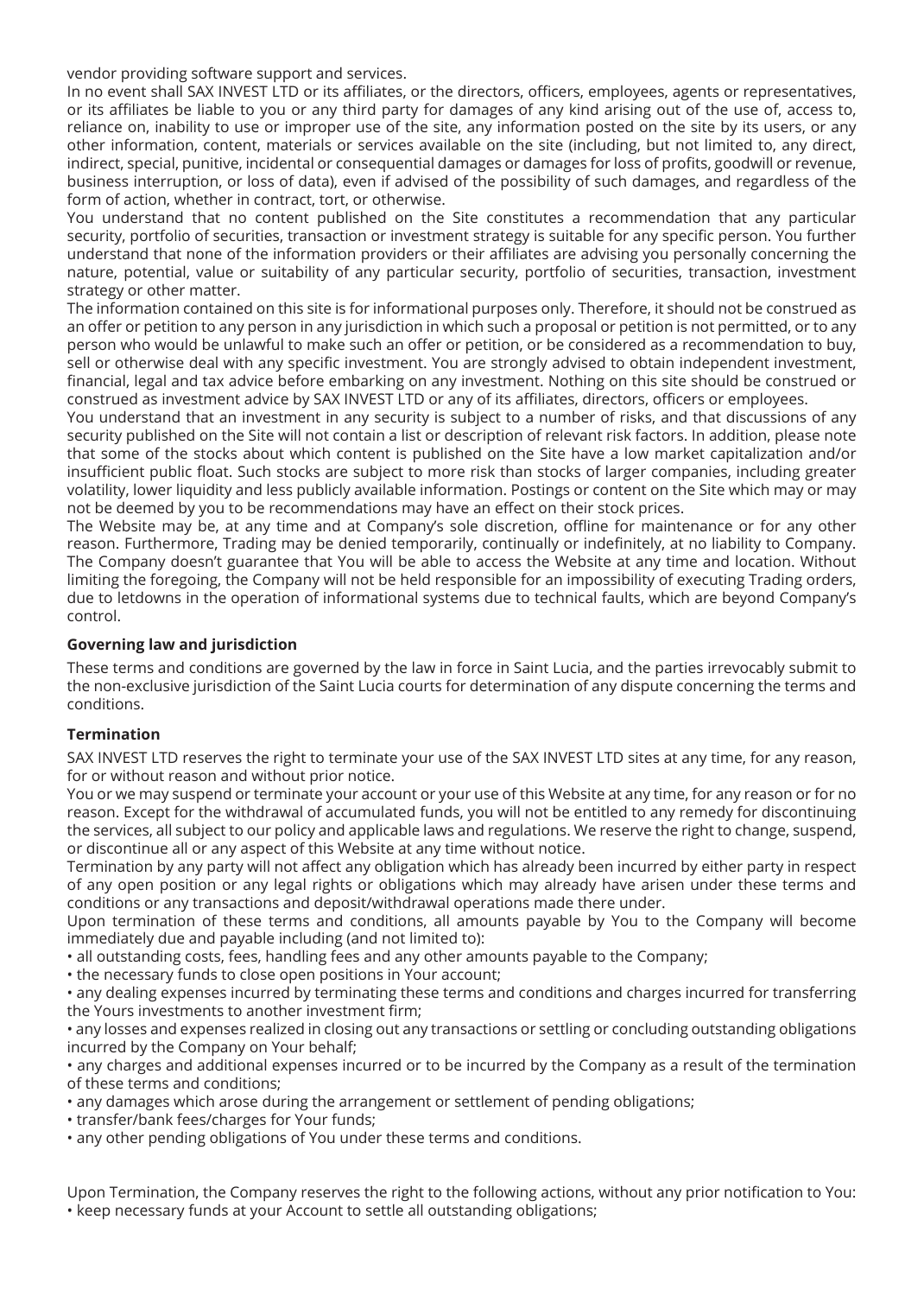- combine any of Your Accounts, consolidate the balances in such Your Accounts and to set off those Balances;
- close Your Trading Account;
- cease to provide access of the Company's electronic systems to You;
- convert any currency;
- suspend or freeze or close any open positions or reject orders;

Upon Termination if the balance in Your account is positive, the Company will pay the amount of the balance after deducting any bank/transfer fees/charges and other payments that are due at the date of termination to You as soon as is reasonably practicable and supply You with a statement showing how that balance has been calculated.

#### **Independence**

If for any reason any provision of these terms and conditions is deemed invalid or unenforceable, this provision will be applied to the maximum extent possible, and the remaining provisions will remain in full force and effect.

#### **Risk disclosure**

Forex trading have large potential rewards, but also large potential risk. You must be aware of the risks and be willing to accept them in order to invest in the forex market. Don't trade with money you can't afford to lose. Our website, product contents, and materials are neither a solicitation nor an offer to Buy/Sell currencies. No representation is being made that any account will or is likely to achieve profits or losses similar to those discussed on our website or in any of our materials. The past performance of any trading system or methodology is not necessarily indicative of future results. Substantial risk is involved. Forex trading has large potential rewards, but also large potential risk. You must be aware of the risks and be willing to accept them in order to invest in the Forex markets.

You understand and agree that Forex transactions are extremely speculative, involve an extreme degree of risk and, as a rule, are only suitable for people who can assume the risk of losing over their Forex margin. Forex trading could, by its nature, cause losses that are theoretically unlimited. In the absence of prior intervention, the damage may significantly exceed all of the Your assets held by the Bank.

Forex transactions are especially speculative due to the significant leverage effect that can be used in such Forex transactions. You can open positions for an amount far exceeding Your Forex margin. A small price movement can result in significant gains or losses.

Trading in the Foreign Exchange market is a challenging opportunity where above average returns are available for educated and experienced investors who are willing to take above average risk. However, before deciding to participate in Foreign Exchange trading, you should carefully consider your investment objectives, level of experience and risk appetite. Do not invest money you cannot afford to lose.

You agree that any investment in financial instruments is of a random nature and, therefore, any such investment constitutes a risky investment that is your sole responsibility. Due to the high risk nature of trading, SAX INVEST LTD does not make any express or implied warranties or guarantees that users will make any profit or that users will not lose any or all deposited investment funds.

# **Security**

If you communicate with SAX INVEST LTD by e-mail, you should remember that the security of e-mail on the Internet is uncertain. By sending confidential or confidential e-mail messages that are not encrypted, you accept the risks of such uncertainty and a possible lack of privacy over the Internet. The Internet is not 100% secure, and someone can intercept and read your data.

# **Contacting us**

We welcome any queries, comments or requests You may have regarding using services of the company SAX INVEST LTD If You wish to make a subject access request, please do not hesitate to contact at: Name: SAX INVEST LTD

Address: Rodney Bayside Building, Rodney Bay, Gros-Islet, Saint Lucia

E-mail: support@saxinvest.net

# **Complaints**

If the case of dispute you could send a written notice of a claim regarding the use of the SAX INVEST LTD Website to the SAX INVEST LTD company email address support@saxinvest.net. Upon receipt of a notification of a claim, SAX INVEST LTD is obliged to schedule an appointment within 10 business days (including a meeting via teleconference or similar) to discuss the differences and make efforts to resolve them, or send a reasoned written response to the deadline claim to the email address indicated in the claim.

In the event that the disagreements are not resolved within 10 (ten) business days from the date of receipt of the notification and the parties do not agree to hold a meeting and take further measures to resolve the contentious issue, the parties have the right to file a written complaint by sending it to the address: Rodney Bayside Building, Rodney Bay, Gros-Islet, Saint Lucia, SAX INVEST LTD.

In case of failure to achieve results through negotiations within 1 (one) month from the date of receipt of the claim, disputes shall be resolved in accordance with the laws of the state of Saint Lucia.